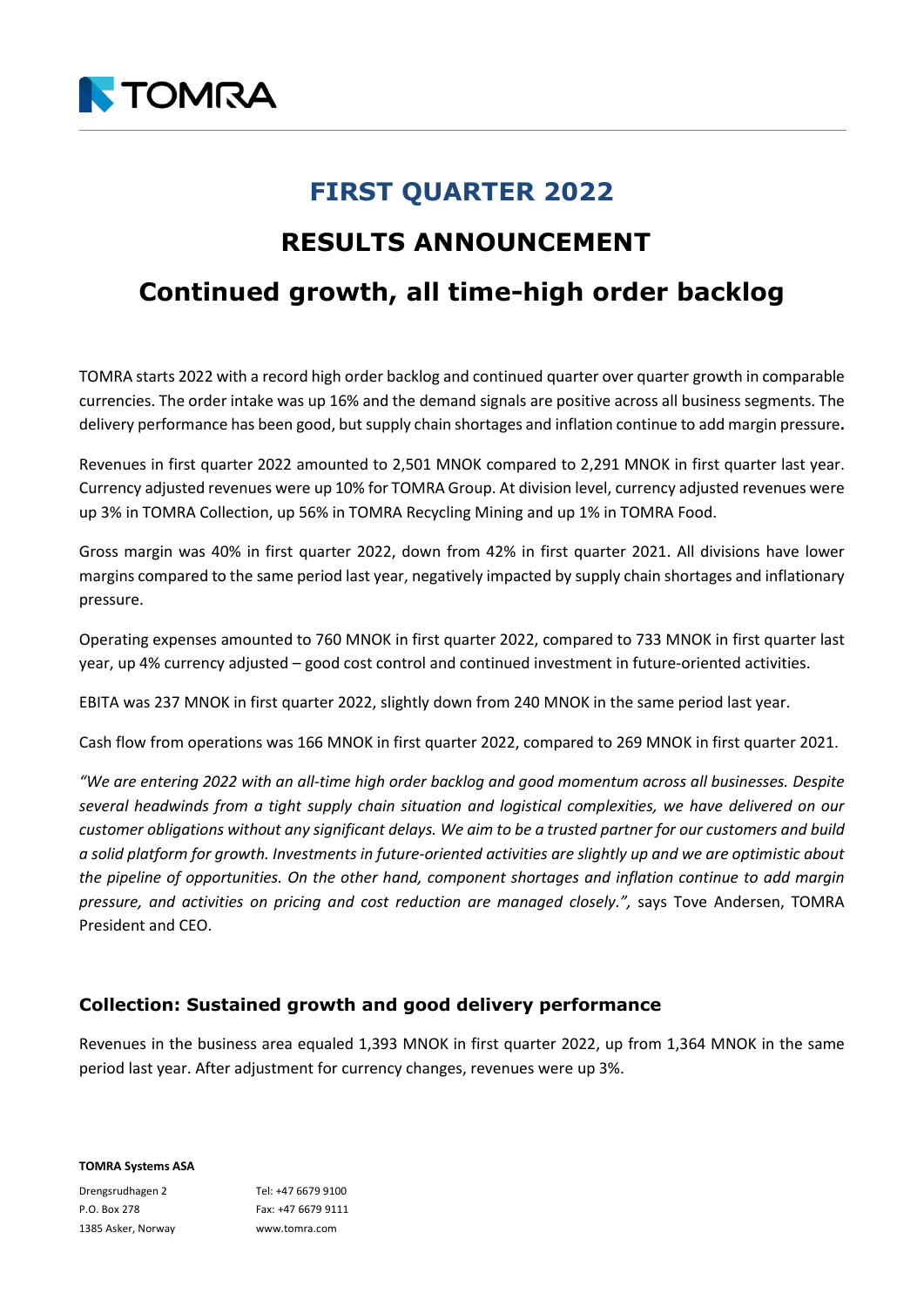

The momentum has been good in existing markets at the start of 2022. Northern Europe has been growing in the first quarter 2022 compared to the same period last year, sales in Germany normalized after a strong year in 2021, volumes in North America have had a positive development compared to last year, the volumes in Australia have been at slightly lower levels due to heavy rainfall, but sales in rest of the world weighed positively.

Slovakia went live with the deposit system on January 1, 2022, and continued equipment sales had a positive effect in first quarter 2022. Romania has a deposit implementation timeline between 2022-2023, and initial sales in first quarter 2022 contributed positively to revenue growth.

Gross margin was 39% in the first quarter 2022, from 42% in the same period last year. In the first quarter of 2021, a favorable product/customer mix contributed positively to the margins, whereas in the first quarter of 2022, the mix effect has been less favorable. Supply chain shortages and component cost increases have put additional pressure on the margins.

Operating expenses equaled 331 MNOK, compared to 317 MNOK last year.

EBITA was 207 MNOK in first quarter 2022, down from 256 MNOK in the same period last year.

## **Recycling Mining: All time high order intake and order backlog**

Revenues equaled 489 MNOK in first quarter 2022 compared to 318 MNOK in the same period last year, up 56% in local currencies.

Gross margin was 48% in first quarter 2022, down from 50% in first quarter 2021, negatively impacted by project mix and additional margin pressure stemming from cost increases.

Operating expenses amounted to 146 MNOK in first quarter 2022 compared to 136 MNOK in first quarter 2021, due to business expansion.

EBITA was 90 MNOK in first quarter 2022, compared to 23 MNOK in the same period last year.

Order intake was 644 MNOK in first quarter 2022, up 35% currency adjusted from the same quarter last year and all-time high. The order backlog increased to 857 MNOK in first quarter 2022 from 732 MNOK in the same period last year, up 20% currency adjusted.

The momentum in the market is strong, driven by high commodity prices, demand for recycled materials and increased labor costs which support investments in automation.

## **Food: Order backlog up 14%, supply chain headwinds**

#### **TOMRA Systems ASA**

Drengsrudhagen 2 P.O. Box 278 1385 Asker, Norway Tel: +47 6679 9100 Fax: +47 6679 9111 www.tomra.com